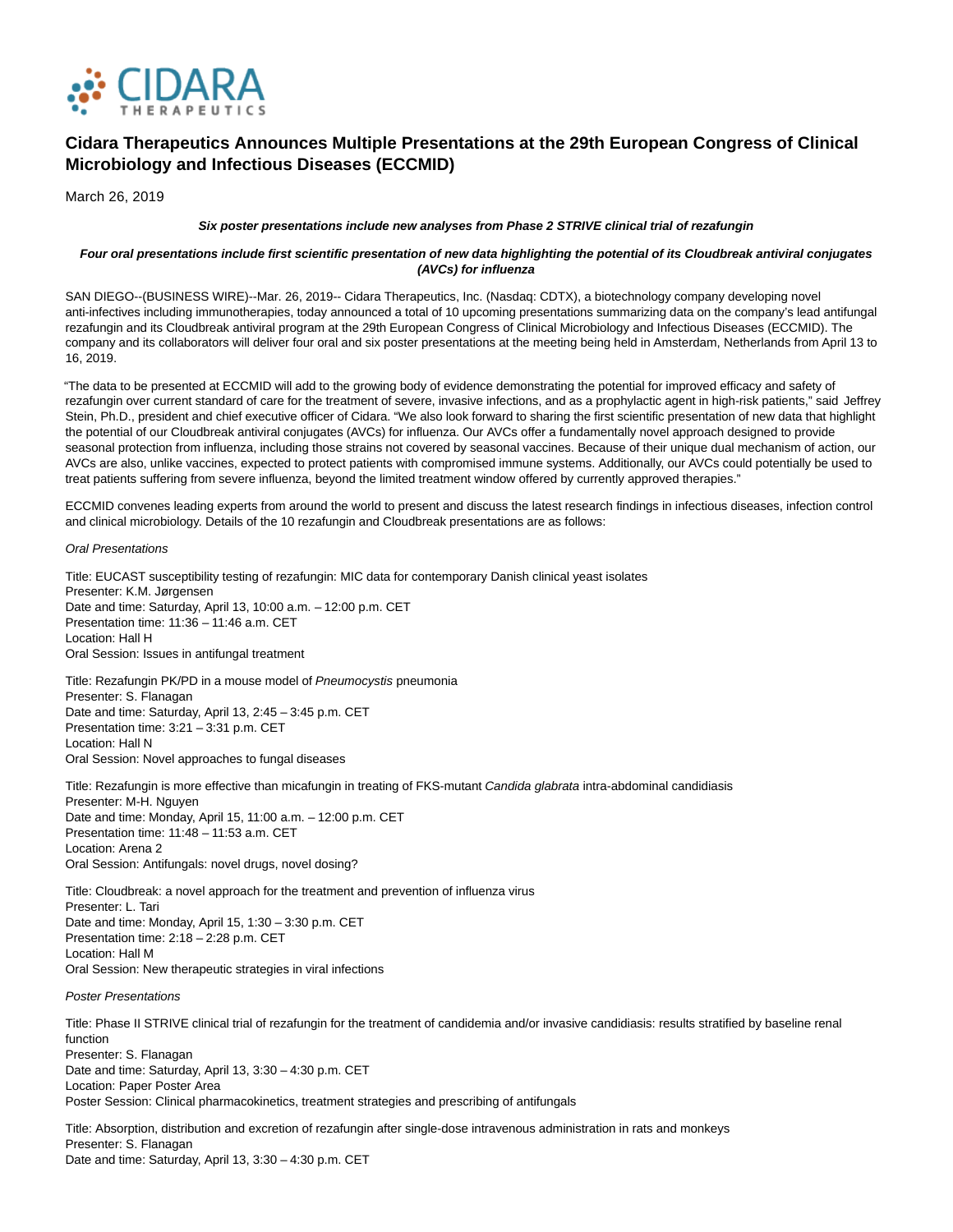Location: Paper Poster Area Poster Session: Clinical pharmacokinetics, treatment strategies and prescribing of antifungals

Title: Novel Cloudbreak bifunctional molecule protects against Acinetobacter pneumonia Presenter: A. Ibrahim Date and time: Monday, April 15, 1:30 – 2:30 p.m. CET Location: Paper Poster Area Poster Session: In vitro activity of investigational antibacterial agents

Title: Outcomes in Europe from the STRIVE clinical trial of rezafungin treatment of candidemia and/or invasive candidiasis

Presenter: T. Sandison Date and time: Tuesday, April 16, 12:30 – 1:30 p.m. CET Location: Paper Poster Area Poster Session: Virulence and outcomes of fungal infections

Title: EUCAST reference testing of rezafungin susceptibility: impact of choice of plastic plates Presenter: M. Arendrup Date and time: Tuesday, April 16, 12:30 – 1:30 p.m. CET Location: Paper Poster Area Poster Session: Antifungal susceptibility and resistance in yeast and molds from around the world

Title: Activity of rezafungin against common and rare Candida species in vitro Presenter: L. Majoros Date and time: Tuesday, April 16, 12:30 – 1:30 p.m. CET Location: Paper Poster Area Poster Session: Antifungal susceptibility and resistance in yeast and molds from around the world

The abstracts can be accessed through the ECCMID website[: www.eccmid.org.](https://cts.businesswire.com/ct/CT?id=smartlink&url=http%3A%2F%2Fwww.eccmid.org&esheet=51959559&newsitemid=20190326005154&lan=en-US&anchor=www.eccmid.org&index=1&md5=b9f996de4973f3d282eeec7a41c0dcdc) Following the meeting, the presentation slides and posters will be available on the Cidara website: [www.cidara.com.](https://cts.businesswire.com/ct/CT?id=smartlink&url=http%3A%2F%2Fwww.cidara.com&esheet=51959559&newsitemid=20190326005154&lan=en-US&anchor=www.cidara.com&index=2&md5=7df6603e3b18e8581c07ebb240453de2)

## **About Invasive Fungal Infections**

Invasive fungal infections (IFIs) represent a serious global health threat, resulting in more than 1.5 million deaths annually and mortality rates ranging from 15 to 65 percent. These infections are especially relevant for patients whose immune systems have been compromised, such as patients undergoing organ or blood and marrow transplantation or chemotherapy, including patients with hematologic malignancies. Of the most significant IFIs, approximately 90 percent of related deaths are primarily caused by Candida, Aspergillus, and Pneumocystis. Candida species are most common in hospital-acquired infections, while Aspergillus species are predominant in patients with weakened immune systems or lung diseases. Pneumocystis infections also commonly afflict immunocompromised patients.

#### **About Influenza Virus**

Influenza, or flu, is a respiratory infection caused by influenza viruses. The flu virus can cause mild to severe illness, and at times can lead to death. Young children, the elderly (over 65 years of age), pregnant women and immunocompromised patients are more prone to infection, but even healthy people are at risk of infection with seasonal flu. While influenza vaccines are critical to global health, they do not provide adequate protection year to year. The U.S. Center for Disease Control and Prevention (CDC) estimates that as many as 646,000 people may die from influenza each year worldwide.

#### **About Cidara Therapeutics**

Cidara is a clinical-stage biotechnology company focused on the discovery, development and commercialization of novel anti-infectives that have the potential to transform the standard of care and save or improve patients' lives. Cidara is currently advancing its novel echinocandin antifungal, rezafungin acetate, in a Phase 3 clinical trial, for the treatment of candidemia and invasive candidiasis and continues to discuss with regulatory authorities its plans for the design and the initiation of a second Phase 3 trial in the prophylaxis of invasive fungal infections in patients undergoing allogeneic blood and marrow transplantation. Rezafungin is the only once-weekly product candidate in development for the treatment and prevention of life-threatening invasive fungal infections. Cidara also is leveraging its proprietary Cloudbreak® platform to develop antiviral conjugates (AVCs) for serious infections, including further investigation of the high potency and long half-life observed in its AVCs for influenza. The Cloudbreak platform is designed to discover compounds that both directly kill pathogens and direct a patient's immune system to attack and eliminate pathogens. Cidara is headquartered in San Diego, California. For more information, please visi[t www.cidara.com.](https://cts.businesswire.com/ct/CT?id=smartlink&url=http%3A%2F%2Fwww.cidara.com&esheet=51959559&newsitemid=20190326005154&lan=en-US&anchor=www.cidara.com&index=3&md5=be341200677adddfb06647088c48acf9)

#### **Forward-Looking Statements**

Statements contained in this press release regarding matters that are not historical facts are "forward-looking statements" within the meaning of the Private Securities Litigation Reform Act of 1995. Because such statements are subject to risks and uncertainties, actual results may differ materially from those expressed or implied by such forward-looking statements. Such statements include, but are not limited to, the potential for rezafungin to successfully treat or prevent invasive fungal infections and represent an improvement over current approaches, the potential for rezafungin in high-risk patient populations and Cidara's ability to successfully develop rezafungin. Such statements also include, but are not limited to, statements regarding the potential for Cidara's AVCs to treat and prevent influenza and represent an improvement over current vaccines, the efficacy of Cidara's AVCs in patients with compromised immune systems, and the potential for Cidara's AVCs to expand the treatment window and represent an improvement over current therapies. Risks that contribute to the uncertain nature of the forward-looking statements include: the success and timing of Cidara's preclinical studies and clinical trials; regulatory developments in the United States and foreign countries; changes in Cidara's plans to develop and commercialize its product candidates; Cidara's ability to obtain additional financing; Cidara's ability to obtain and maintain intellectual property protection for its product candidates; and the loss of key scientific or management personnel. These and other risks and uncertainties are described more fully in Cidara's Form 10-K most recently filed with the United States Securities and Exchange Commission. All forward-looking statements contained in this press release speak only as of the date on which they were made. Cidara undertakes no obligation to update such statements to reflect events that occur or circumstances that exist after the date on which they were made.